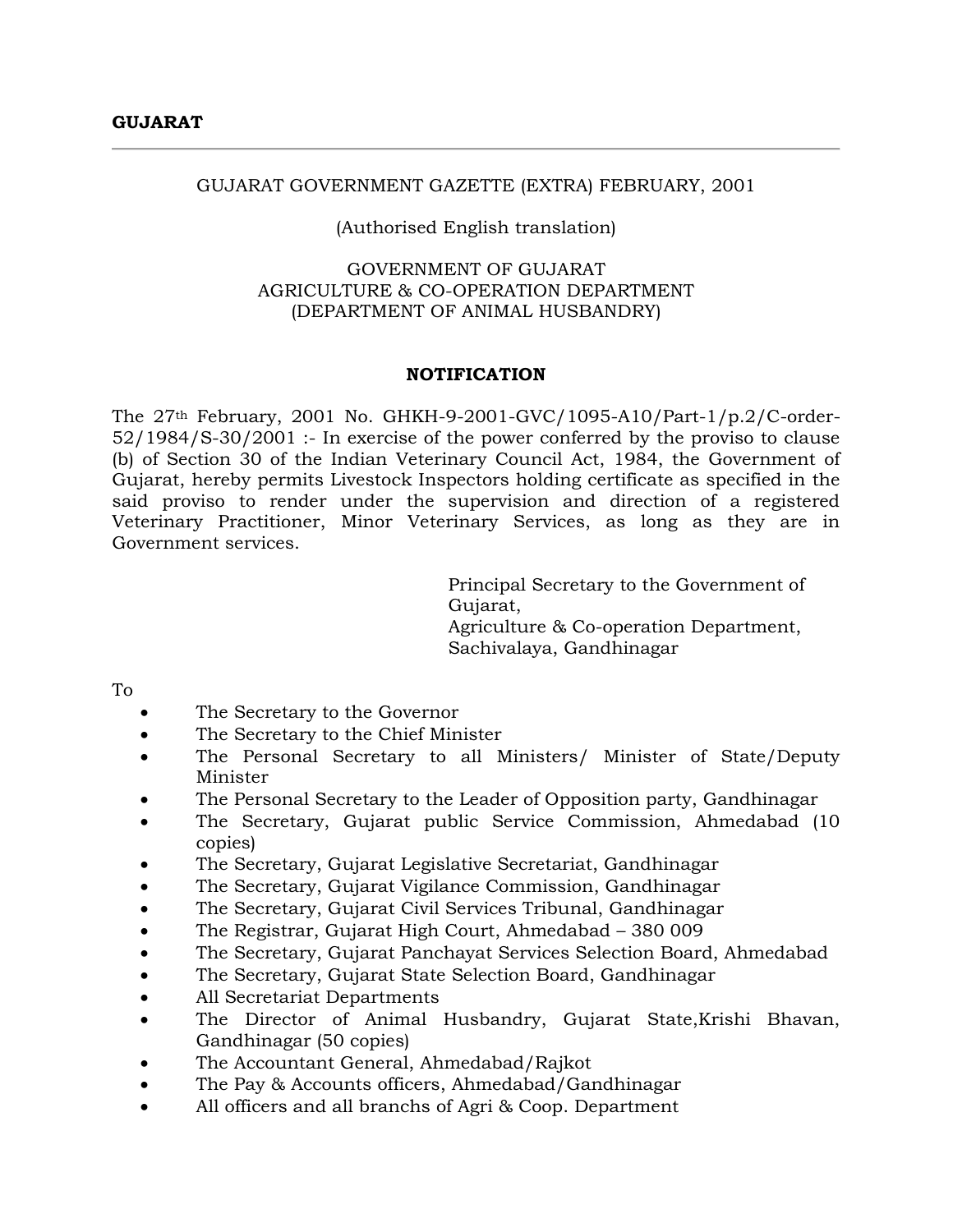- All Heads of Department of Agri and Coop. Department
- The Manager, Govt. Central Press, Gandhinagar
	- with a request to publish this notification in the Government Gazette immediately and furnish 100 copies of it to this department
- The Select file

Under Secretary to the Government of Gujarat Agriculture & Co-operation Department

## GUJARAT GOVERNMENT GAZETTE (EXTRA) FEBRUARY, 2001

#### (Authorised English translation)

## GOVERNMENT OF GUJARAT AGRICULTURE & CO-OPERATION DEPARTMENT DEPARTMENT OF ANIMAL HUSBANDRY

#### **NOTIFICATION**

The 27th February, 2001 No. GHKH-10-GVC/1095-A10/Part-1/p.2/CA-52/1984/S.30/2001 :- In exercise of the powers conferred by the explanation to the proviso to clause (b) of Section 30 of the Indian Veterinary Council Act, 1984, the Government of Gujarat, hereby specifies Minor Veterinary Services as the following preliminary aids and the treatment of such ailments for the purpose of the said explanation, namely :-

- 1. To vaccinate animals against diseases to control diseases and to take timely veterinary aid measures under the supervision of Veterinary officer
- 2. To carry out castration of scrub bulls at headquarters as well as on tour
- 3. To handle the cases like wound, abseess and fistula
- 4. To perform Artificial Insemination work to cows and buffaloes under the guidance of veterinary officer with necessary follow-up and maintain records thereof.
- 5. To give primary treatment to the sick animals
- 6. To manage to avail the first aid treatment to the animals for emergency
- 7. To carry out necessary extension work in fodder production and animal husbandry activities
- 8. To carry out work for Herd Registration, Milk Recording, Survey of Livestock potentiality to attend rallies and cattle show work
- 9. To spray the animals and birds for control ectoparasites work of disinfection of cattle buyers and livestock. Accommodation and related other preventive measures
- 10. To carry out sheep and poultry development activities entrusted to him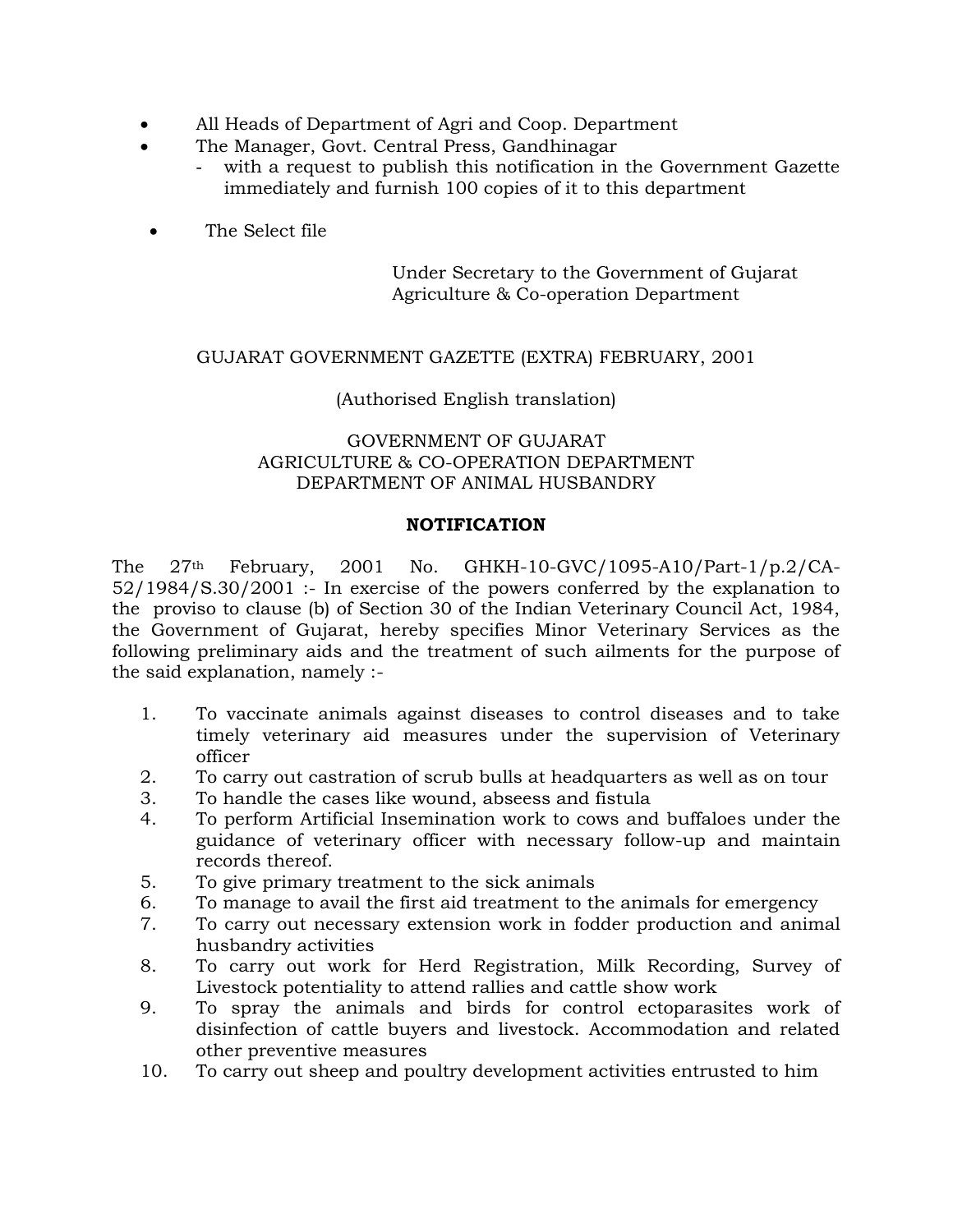- 11. To carry out the work of storage and preservation of farm manure and related works thereof
- 12. Any other duties assigned to Livestock Inspectors by their superior officers from time to time

Principal Secretary to the Government of Gujarat, Agriculture & Co-operation Department, Sachivalaya, Gandhinagar

To

- The Secretary to the Governor
- The Secretary to the Chief Minister
- The Personal Secretary to all Ministers/ Minister of State/Deputy Minister
- The Personal Secretary to the Leader of Opposition party, Gandhinagar
- The Secretary, Gujarat public Service Commission, Ahmedabad (10 copies)
- The Secretary, Gujarat Legislative Secretariat, Gandhinagar
- The Secretary, Gujarat Vigilance Commission, Gandhinagar
- The Secretary, Gujarat Civil Services Tribunal, Gandhinagar
- The Registrar, Gujarat High Court, Ahmedabad 380 009
- The Secretary, Gujarat Panchayat Services Selection Board, Ahmedabad
- The Secretary, Gujarat State Selection Board, Gandhinagar
- All Secretariat Departments
- The Director of Animal Husbandry, Gujarat State, Krishi Bhavan, Gandhinagar (50 copies)
- The Accountant General, Ahmedabad/Rajkot
- The Pay & Accounts officers, Ahmedabad/Gandhinagar
- All officers and all branchs of Agri & Coop. Department
- All Heads of Department of Agri and Coop. Department
- The Manager, Govt. Central Press, Gandhinagar
	- with a request to publish this notification in the Government Gazette immediately and furnish 100 copies of it to this department

The Select file

Under Secretary to the Government of Gujarat Agriculture & Co-operation Department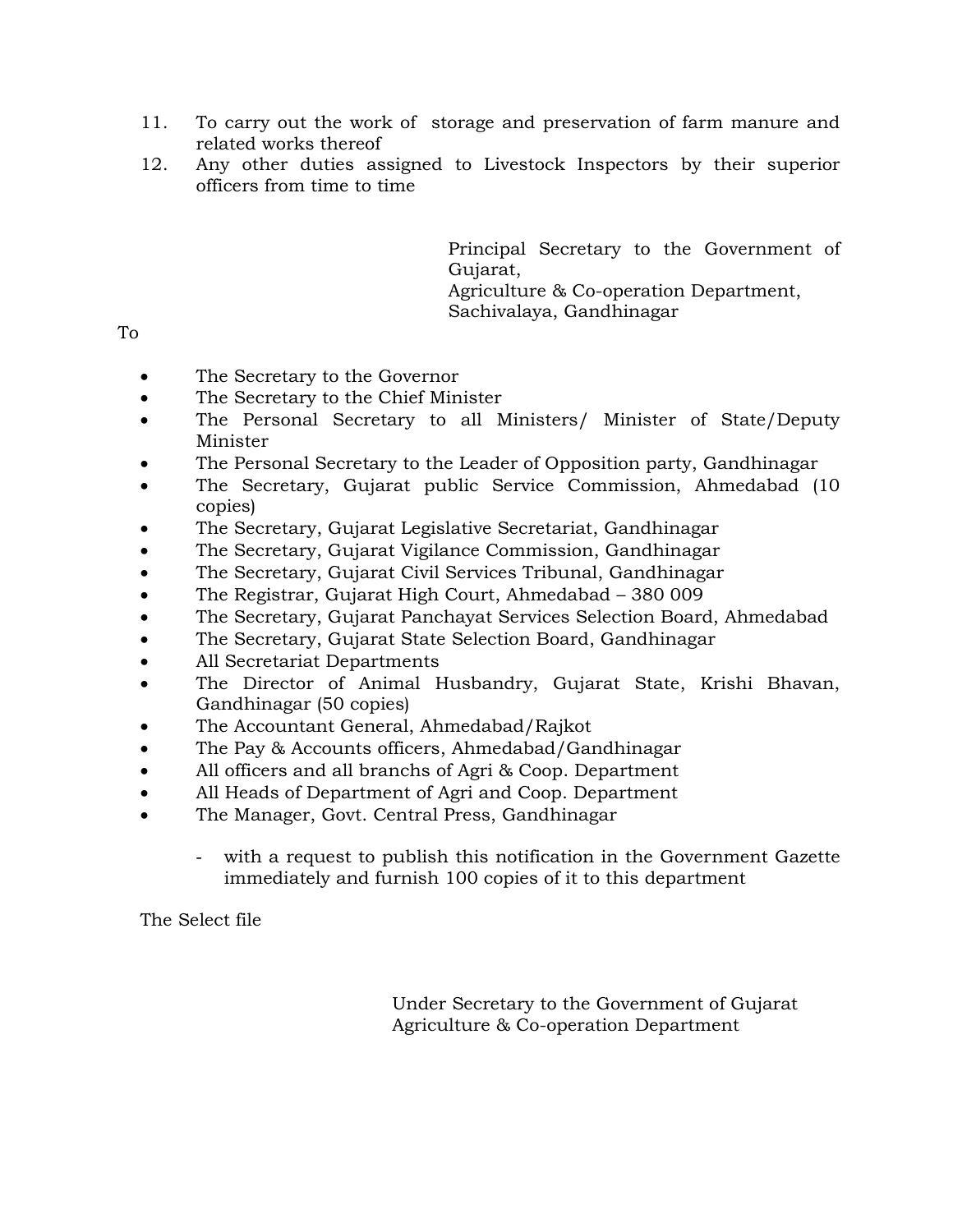# NOTIFICATION AGRICULTURE AND COOPERATION DEPARTMENT SACHIVALAY, GANDHINAGAR Dated : 29th Nov, 2022

GHKH-94-2012-AHS-112010-GOI-27-P-2 : In exercise of the power conferred by the explanation to Clause (b) of Section 30 of the Indian Veterinary Council Act, 1984 (52 of 1984) and in supersession of the Government Notifications, Agriculture and Co-operation Department (1) No. GHKH-09-GVC/1095-A10/part- $1/p.2/CA-52/1984/S-30/2001$  dated the  $27<sup>th</sup>$  February, 2001 dated the  $27<sup>th</sup>$ February, 2001 the Government of Gujarat -:

(A) here by specifies the following to be the Minor Veterinary Services for the purpose of the said Act -

- 1. Application or administration of the drugs as specified in the 'Schedule H' of the Drugs and Cosmetic Rules, 1945 under the Drugs and Cosmetic Act, 1940 (23 of 1940) strictly as prescribed by a registered veterinary practitioner.
- 2. Compounding and dispensing of drugs/therapeutic preparations.
- 3. Rendering preliminary aid through oral administration of analgesics and antipyretics in cases of paid and fever.
- 4. Performing castration by closed method, de-horning, dis-budding and debeaking.
- 5. Assisting registered veterinary practitioner in surgical/gynecological interventions.
- 6. Prophylactic vaccinations of animals.
- 7. Handling of superficial ailments like wounds, abscesses, external /superficial hemorrhages, burns etc.
- 8. Washing of mouth, hooves, feet, udder etc. with antiseptic/medicated preparations in conditions like foot and mouth disease, mastitis, stomatitis etc.
- 9. Collection and dispatch of samples of blood, serum, urine, faeces, semen, milk and other related technical works including outbreak control measures.
- 10. Assisting in the surveillance of infectious diseases, laboratory investigations, and other related technical works including outbreak control measures.
- 11. Collect, compile, maintain and report disease related data.
- 12. Provide first-aid in cases of emergencies, namely :-
	- (i) Lightning stroke (vi) Drowning
	-
	-
	-
	-
- 
- (ii) Sunstroke/frostbite (vii) Prolapse of vagina/uterus
- (iii) Electric shock (viii) Retention of placenta
- (iv) Poisoning (ix) Dystokia
- (v) Snake bite (x) Dressing of naval cord in new born and the contract of the contract of the contract of the contract of the contract of the contract of the c
- (xi) Simple fracture (xvi) Horn injuries
- (xii) Docking in case of injury/infection (xvii) Wild animal attack
- -